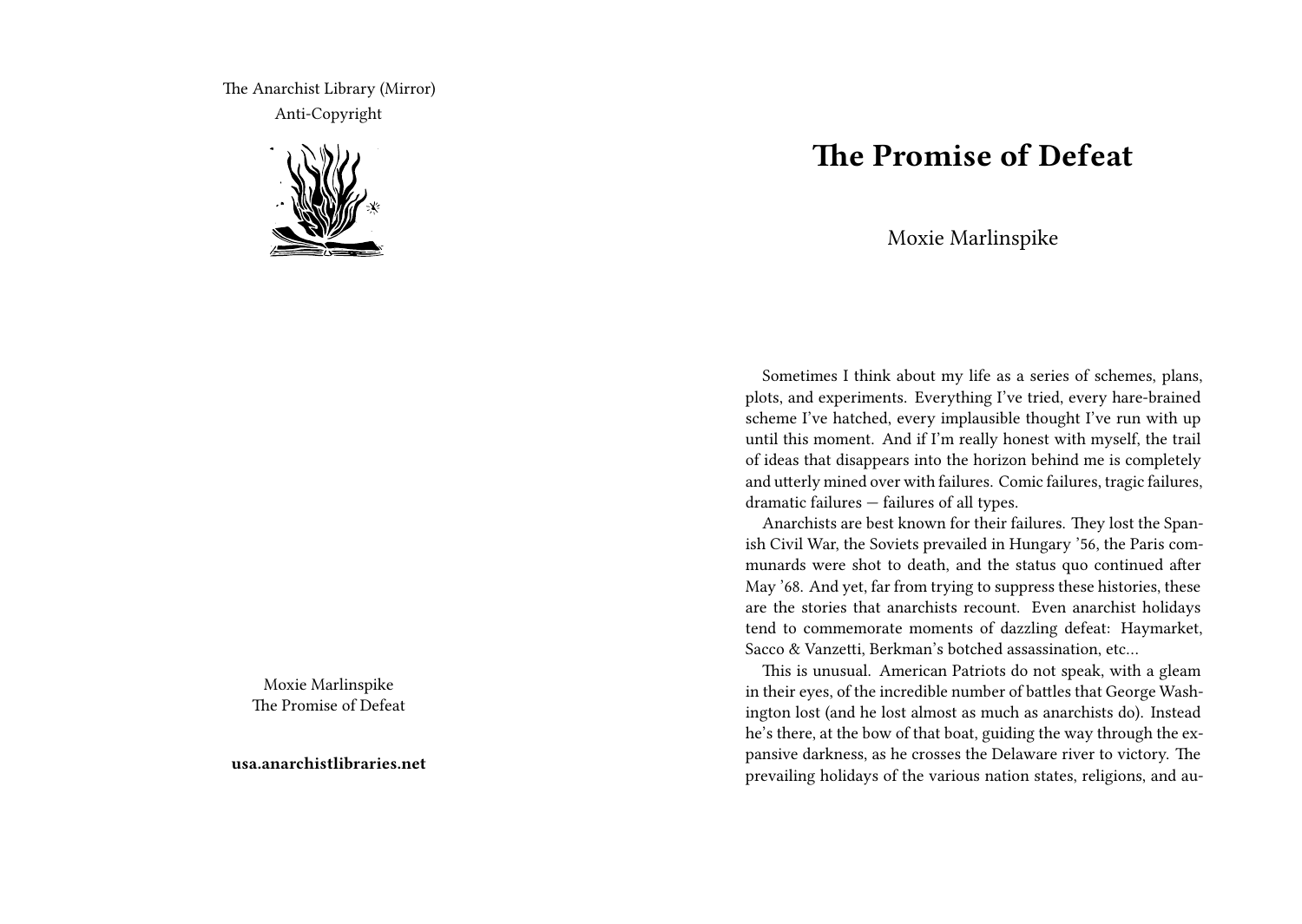thoritarian movements that we've grown up with do not generally harp on their failures. Instead, they choose to celebrate Independence Days, Resurrections, and the Wars They Won.

The difference between the ways Nationalists and Anarchists talk about their histories seems critical. Of course, it's very possible that anarchists talk about defeat simply because they have no other histories to choose from. But I like to think that it's because Anarchists see past the tendency towards quantifiability. That they know there are moments in time, even preceding defeat, where people learn more about themselves, and feel a greater sense of inspiration from what they're experiencing, than from all the George Washingtons victoriously sailing across all the Delaware rivers of the world.

Here's a story about defeat.

I live in a city that some people would call a "high pressure zone" — a place with a thriving service sector and a centrality to the workings of the global economy. Real estate values here have been exploding for decades now, and the difficulty that this presents is something that I'm almost constantly dealing with.

The ways that we choose to respond to difficulty are interesting. Cultures of all types are constantly institutionalizing certain responses, and to some extent the responses we choose often reflect cultural rules as much as anything else. Anarchists are not immune to this. If you're hungry, the anarchist answer is dumpster diving. If you need space, the anarchist answer is squatting. But maybe it shouldn't be as simple as this. We live complex lives in the midst of complex situations, which to some degree will always defy recipes and generalized responses. Besides, trying the same things over and over again causes them to eventually lose their charm. Shouldn't the anarchist response embody inspiration, dynamicism, and experimentation in an unpredictable way?

At some point I started to think critically about my strategies for dodging the high rents and impossible space constraints in the city where I live. The anarchist recipe of trying to squat the few empty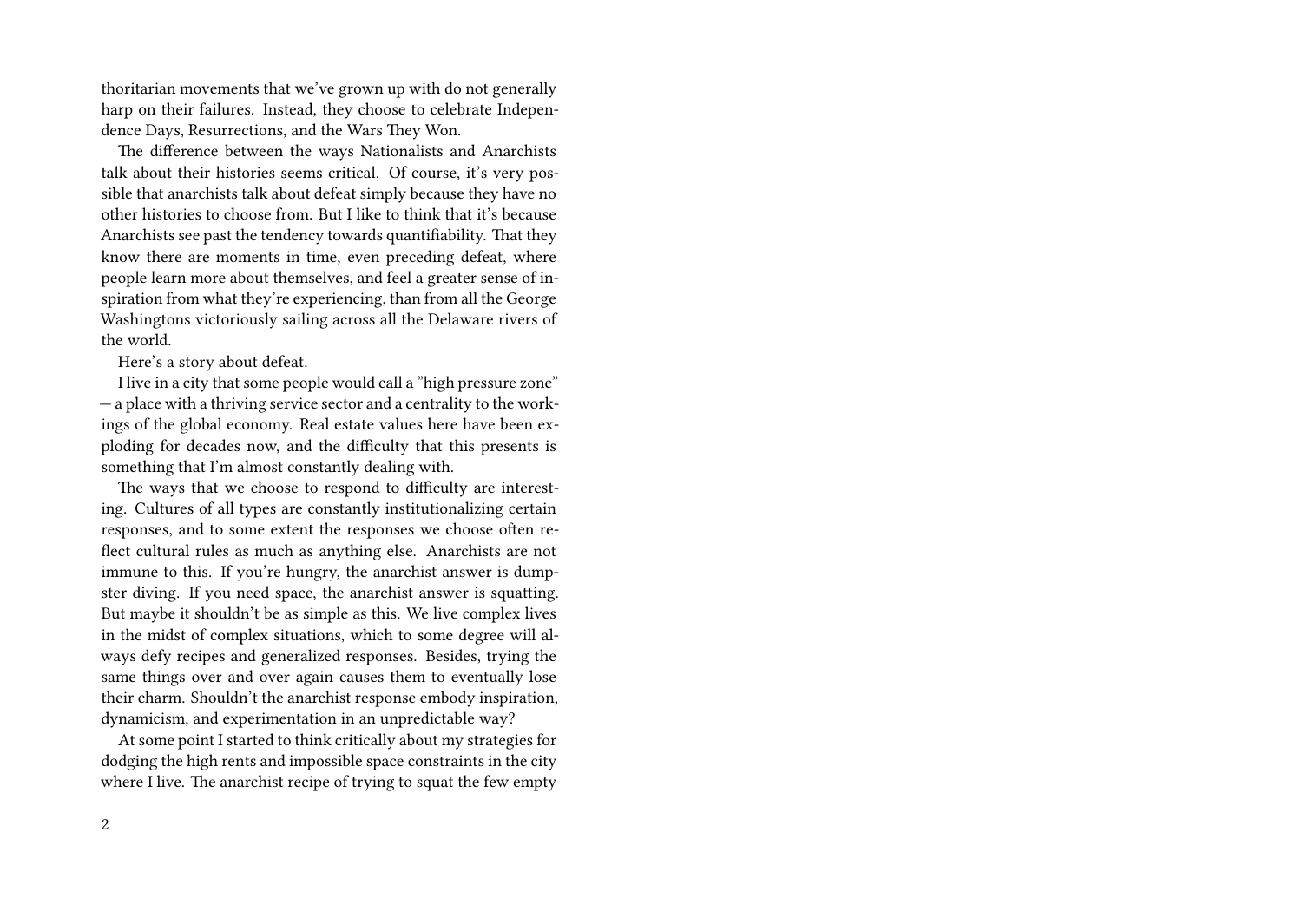buildings I could find didn't really work for me in a town where the pressure is so high.

Instead I started to wonder about the possibilities of the ocean; where the harsh lines of property ended, and an apparent sense of possibility began. The idea seemed obvious: pirates. Here it was, the experiment that I'd been looking for all along. The story I'd known about since the naive Halloweens of my childhood. A floating piece of autonomy, off the shores of capitalism, but still within cannon range.

I didn't know anything about boats, sailing, or what might lay beyond the horizon. But I suspected that, like anything, the secret was to begin.

And so with only a sense of inspiration under our belts, some co-conspirators and I started to try and make this happen. We found a very old, very derelict, 55' triple-masted schooner. Finding this boat was like finding another world, and the shape of my time changed completely. Suddenly I was fiberglassing, caulking, and epoxying. I was sanding, painting, and scraping. I was cursing dry-rot as my sworn enemy, and finding a friend in fungus-hunting epoxy. I was going to sleep with sunburn on my face and waking up with sawdust in my hair. I felt strong at the end of the day with engine grease on my hands and soot on my neck.

I would question the whole ocean experiment when, in time, I would find myself alone on a boat in the Pacific Ocean, with no land in sight, trying to repair the rigging as I swung violently from the top of the mast. Or in the Caribbean, when I finally saw Haiti emerge from the horizon, only to spend two days completely becalmed before it under the blazing hot sun. It was easy to start questioning where I was going, and why I was traveling by the slowest means possible. But it felt right. I learned about survival, isolation, and adversity. I came to know things about the ocean, the wind, and the sky. I even learned a little about insanity.

Years later, after being out of town for a few months, I once again found myself without a place to live upon my return. Rather than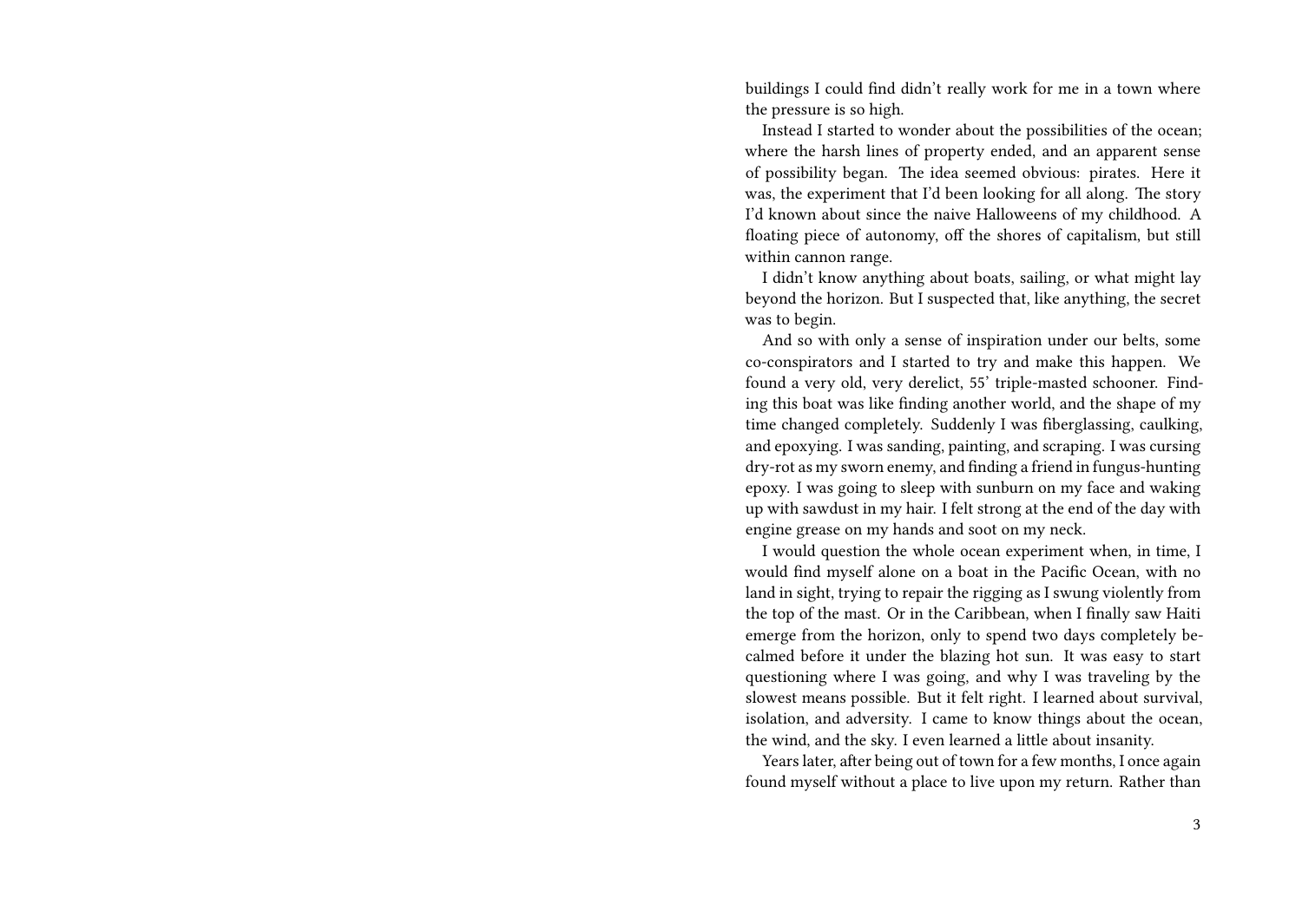pass the time as a houseguest, I started sleeping on the roof of a large building. It was just before an anarchist bookfair, though, and so I was preparing zines and CDs to table there. As the inventory of my possessions on-hand grew far beyond the size of my backpack, I found myself in an increasingly absurd situation. Every night, as stealthily as possible, I'd carry spools of three hundred CDRs, an external hard drive, a desktop inkjet printer, and a bike up to the roof of this building. It was the kind of situation where, rather than going to sleep with the anxiety of being caught, I'd doze off while chuckling about the image of what that would look like. There I would be, caught squatting a rooftop, surrounded with the accouterments of a full CD pressing operation.

Not to mention that I'd finally broken down and gotten an electric toothbrush for my ever-depleting gum line. I mean, it's acceptable to charge your cellphone in a cafe, but your toothbrush? People were constantly looking at me like "Is that you're toothbrush you're charging?" And I'd give them a look that says "Fuck yeah, that's my toothbrush. Sonicare 2000."

It couldn't continue, though. The weather was preparing to change, and there were things that I wanted to do which required more space consistency than what my rooftop provided. Instead, as a part of all that I'd discovered off-shore in my sailing experiments, I resolved to try building a floating house along the derelict waterfront of my city. Something that would provide a lot of room and remain more-or-less stationary, but which I could dock more mobile boats to. The home base for an emerging armada, with room for friends to build their own adjacent floating islands.

I talked with some friends who were excited about trying the same thing. We didn't know anything about building floating houses, but decided to test a design and see if it worked. So we drew up a rough sketch that was essentially a series of 12'x8' platforms, each floating on six sealed 55-gallon barrels. The idea was that the 12x8 platforms could be built and floated one at a

4

talism. Just the opposite. That given the anathema of victory, it's important to consider just how defeat should look.

Remember that success is a word used to measure. It describes dollars made, people counted, votes cast. In other words, it's a swindle. The rejection of quantification, the emphasis on the role of the individual, is what makes anarchism unique. There is no one battle I can fight to win this, even if I were to sail across the Delaware to fight it.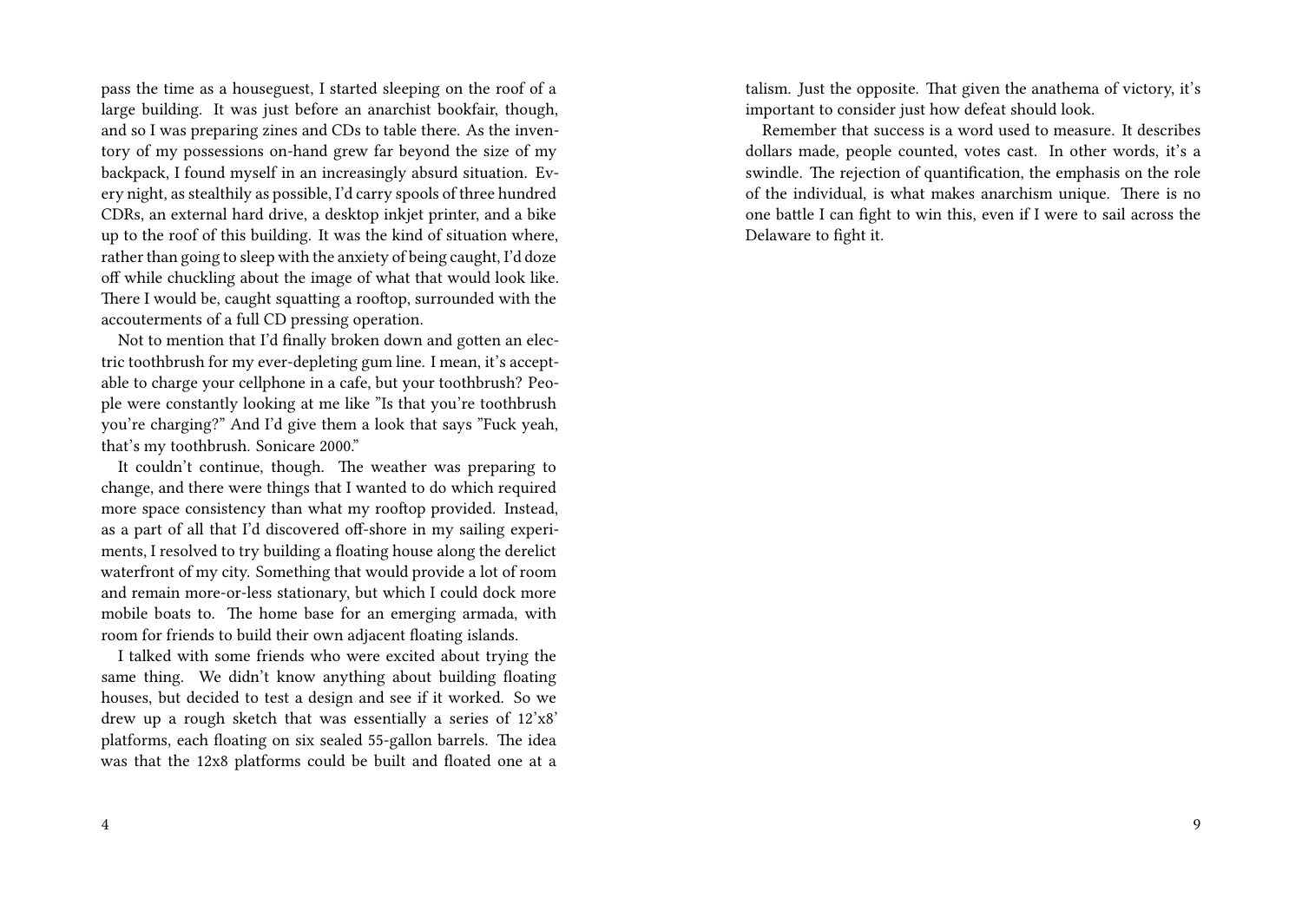The George Washingtons of the world offer success. This is based on "realism" and the logic of quantifiability, where it is necessary to make compromises, pass laws, and assert control. Because these are the things that can be won; this is where success is found. According to them, at the end of this experiment I was left with nothing, and so it would have made more sense to sell my soul to a mortgage for a mediocre house (that doesn't even float!) or pay rent as best I can for the rest of my life.

Anarchy, by contrast, offers us defeat. This is a logic that transcends quantifiability, emphasizes our desires, and focuses on the tensions we feel. Anarchists are such failures because, really, there can be no victory. Our desires are always changing with the the context of our conditions and our surroundings. What we gain is what we manage to tease out of the conflicts between what we want and where we are. What I "won" were the wistful moon-light bike rides, the realization of hidden geography, the time spent with friends, the dance parties, the nights of discovery, the chance to be in control of my surroundings, and those fleeting moments of elation. Not to mention the opportunity to give Hadley Prince the contempt that he deserves.

I wish that they hadn't destroyed my project. Longevity by itself, though, says very little. The state has been around longer than I can remember, and capitalism has been around for quite a while as well. Not to mention, how many anarchist infoshops or community centers have been around for years, but have lost the spark they'd started with long ago?

This is to say that we should never cease, even if all the banks burn and the dams of the world over come crashing down. It's what allows us to resist the institutionalization of our desires, the creeping bureaucracy, the language of patriarchy, or whatever we might find. My wish is to always hold that tension with me.

This is not to say that we should all sacrifice ourselves by hurling our bodies indiscriminately against the crushing walls of capi-

time. Then they would be joined together once they were in the water. From there, we could build structures on top of them.

Scotch and I went out together on the late-night material scavenging missions. We rode our bikes through unknown parts of the city, discovering strange abandoned warehouses on collapsing piers that have become islands in themselves, surreal concrete anomalies, and mazes of unusual relics from a long-past shipping industry. Our shadows played over the wreckage of the forgotten landscape under the late-night sodium lamps, as we clambered over fences, crouched in the dark, and stared in wonder through broken windows. It's amazing how something as simple as scouting for active construction sites can shake up your sense of geography so significantly, by forcing you to take the roads you don't normally take, and to go slow enough to really look at the things around you.

We'd have races up the hill to the bike cart while carrying sheets of plywood, our lungs stinging with the cold night air. We'd do our best to stifle laughter every time we'd drop something with a dramatic crash, or every time the bike cart toppled the entire load into the street. There's nothing quite as funny as watching your friend try to *quietly* throw an empty 55-gallon steel drum over a razor-wire fence. And it's hard not to smile when you realize that there's nothing quite as conspicuous as towing a bike trailer down empty city streets at 3am, with ten 16' lengths of 2x4 extending far into the road behind you.

Our days were spent down at the abandoned waterfront with a brace (manual drill / screw driver) and hand saw, where we'd assemble the platforms and attach the sealed barrels to them. The work was fun, we were by the ocean, and we ended up meeting a number of interesting characters. All the construction was happening on a giant piece of concrete embedded into the shore, which had a number of small holes in it. One day a guy suddenly appeared behind me out of nowhere, and when I turned around he scared the daylights out of me. He explained that he lived below the shore, and motioned to one of the holes in the concrete. I looked down